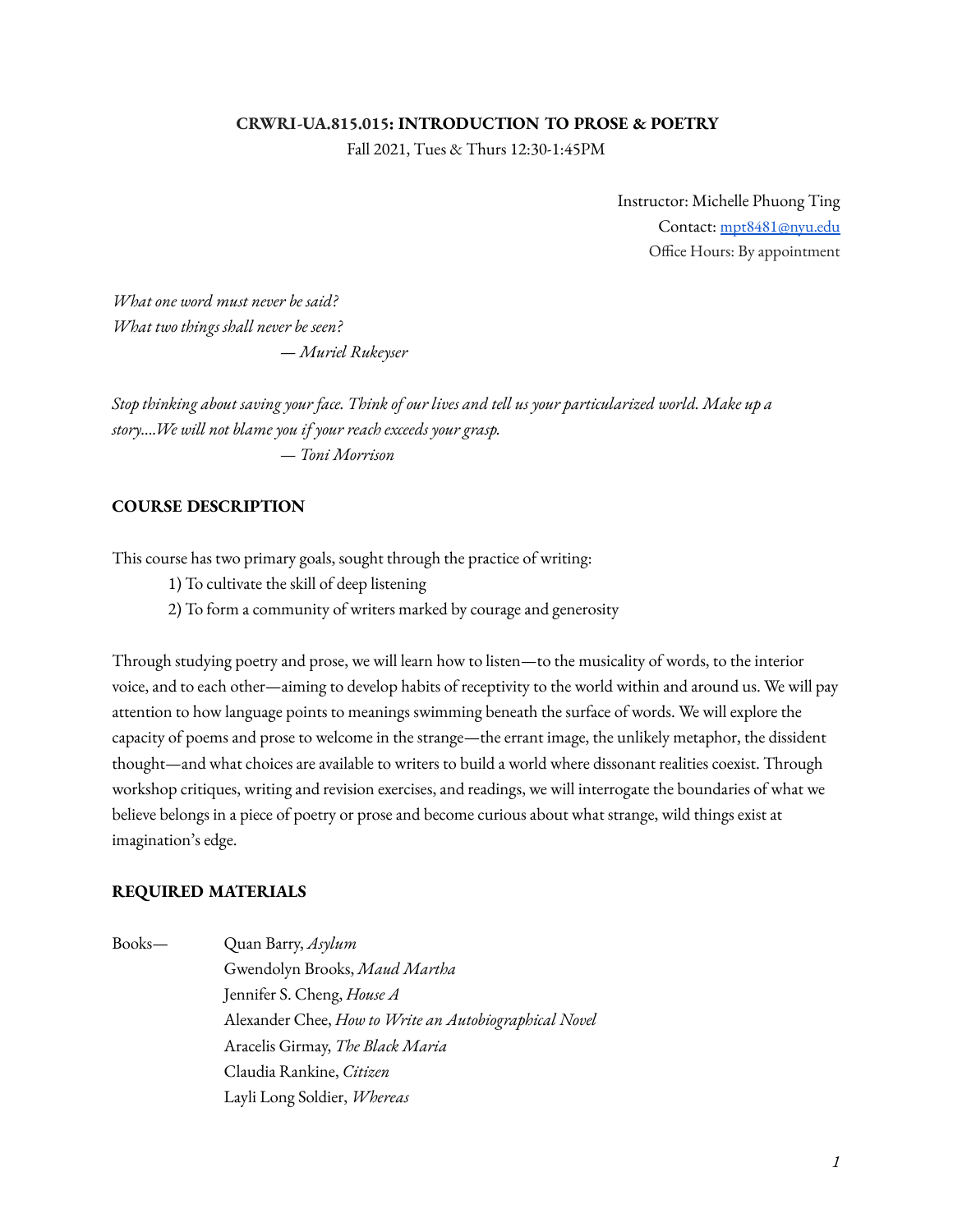**Course Reader -** Excerpts from other books and individual works of poetry and prose will be distributed via PDF on specific weeks. Please print them and bring them to class.

**Journal -** Keep a notebook that you'll use exclusively for this class—to jot down notes, to reflect on process, and to respond to in-class and take-home writing exercises designed to challenge writing habits and generate raw material.

**Folder -** Please dedicate a folder or binder to this class. You will be required to keep every handout, draft, and revisions in this folder.

**Copies -** Prepare to bring in about 12 copies of your poem or prose piece for workshop.

### **GRADING**

| Participation      | 30% |
|--------------------|-----|
| Creative Work      | 40% |
| Leading Discussion | 20% |
| Field Activity     | 10% |

**Participation (30%)** - This class rewards close reading and generous engagement. What you get out of the class is, in large part, what you put into it. When you give full attention to your peers' comments, writing, and presence, you will grow as a writer. When you study the assigned readings with depth and care, coming prepared to pose questions and share insights, you will gain tools to reflect on your own work. When you feel the tug to speak, speak. The success of this class depends on our collective willingness to sound out our thinking and feeling in response to writing with courage, clarity, and curiosity. Your embodied participation in class will pay off in private; you will find that remaining engaged and open to the meandering nature of live discussion will develop the muscles required to take risks and seize openings in expression on the page. If participating in this manner is difficult, please reach out to me to discuss a solution. You are expected to come to class having completed all the readings, having prepared questions and responses to the readings, having prepared thoughtful comments on your peers' writing\*, and having made a good faith effort to prepare your own writing for workshop. If you do all these things, you will receive full credit.

\***A note on workshop comments:** At minimum, you will provide observations, questions based on these observations, and a suggested radical revision (change in form, style, content, line edits).

**Creative Work (40%)** - You are expected to complete in-class and take-home writing prompts. You will submit around five *new* poems for workshop—written *this semester*. You will also submit revised poems based on workshop feedback at the end of the semester. Each revision must be accompanied by a brief, one-paragraph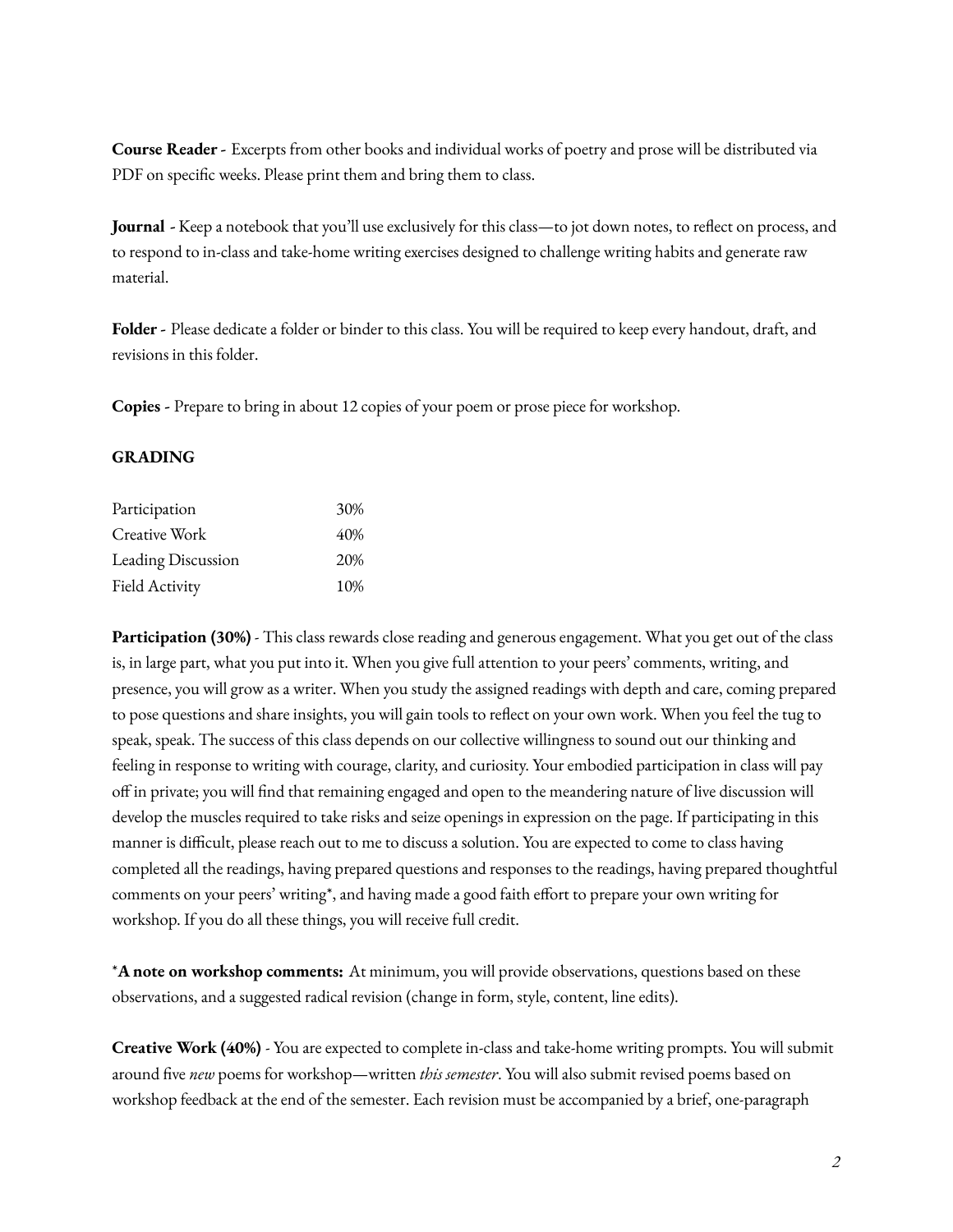statement of what you focused on in revision. In lieu of a final portfolio, you will print a chapbook of revised poems to distribute to me and your classmates. In other words: you will put your writing in the world.

**Leading Discussion (20%) -** On one day this semester, you will lead a class discussion on the week's assigned text. This requires 1) providing a 1-2 minute overview of major thematic and formal concerns of the book, 2) briefly introducing the writer (e.g. biographical info, poetics), 3) reading aloud 1-3 poems from the book, 4) having prepared 3 questions *in advance* to facilitate discussion, and 5) one supplementary quote (e.g. from interviews or essays) that highlight the writer's concerns and beliefs.

**Field Activity (10%)** - In one class session, we will take a walk outdoors and practice listening out in the world, where writers live most of their lives. You will be required to pay attention to what the world might be speaking to you. You will submit a reflection in response to what you have heard. If you miss this class session, you will be required to make up this activity on your own.

# **ATTENDANCE POLICY**

You are allowed TWO AND ONLY TWO absences. This includes absences due to unforeseen circumstances. To best accommodate long-term illnesses or medical situations, I can work with you in coordination with a medical professional. Missing more than two classes will result in your final grade dropping a whole letter grade (e.g. A- will become a B-). Leaving early or arriving more than 10 minutes late to class will count as an absence. It is your responsibility to contact a peer to follow up on missed work, including in-class writing exercises.

# **TECH POLICY**

No electronics are allowed unless expressly permitted or prompted by me. No open laptops, no cell phones, no checking smart watches, no other electronic devices. This class requires that you pay close attention to those around you, and this policy trains you to minimize distractions when you're writing on your own. Come prepared with printed work, books, your journal, and a pen. This is all you need to write.

# **LATE ASSIGNMENTS**

Late assignments will not receive a grade higher than a C. This includes assignments that were completed but not printed or copied when required. I will not accept late assignments by email. They must still be printed and handed in during the following class. If you foresee technical difficulties, please reach out to a peer, or contact me *prior* to the deadline.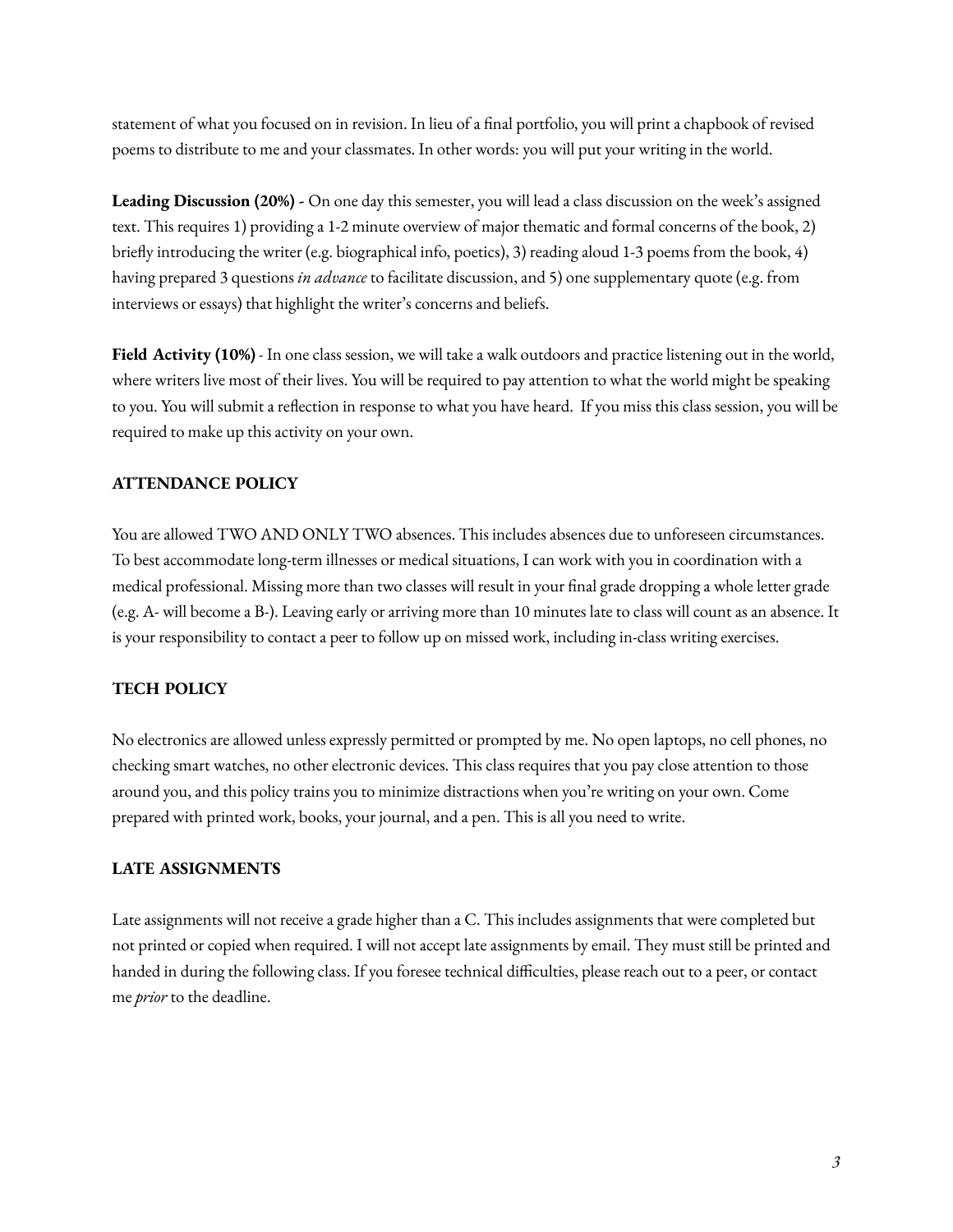## **FORMATTING**

All submitted work must include, in the top-right corner, your name, your email, the date, the course number, and my name. ALL WORK MUST BE TITLED. Please use standard, serif typefaces (e.g. Times New Roman, Garamond) in 12-point font, black ink. No Comic Sans.

## **OFFICE HOURS**

You are encouraged to use office hours as an opportunity to get in-depth feedback on your work, ask questions about readings, request more suggested readings, or discuss any concerns, fears, or interests you have as it pertains to writing. Please make an appointment by emailing me.

### **TRUST**

All of these requirements—participating in conversation, facilitating discussion, offering your voice, not disrupting class by being late or being on your phone—are designed to cultivate an atmosphere of trust, hospitality, and mutual responsibility. Writing is hard, and it is even harder to share our writing aloud. And to share to receive feedback. All that is shared in this class, from poems to comments, is a risk. While you are in this class, you will be treated as writers—not as students who happen to write, not as students majoring in Chemistry, History, or Political Science. Inside this classroom, you will be taken seriously as writers. I trust that you will discover that you can offer yourself to the class in a manner that reflects this.

You are encouraged to exchange contact information with your peers to continue discussions of work, life, and more outside of class. Many lifelong friendships among writers begin in workshop settings like this one.

**Note:** Please do not share *any* writing submitted by your peers to anyone outside the classroom.

### **STUDENT WELLNESS**

Unless we see explicit evidence in workshop that the speaker of a work is the writer themselves, we assume the speaker is fictional. However, certain content relating to murder, depression, suicide, sexual assault, or severe mental distress, such as seems to be a possible cry for help, will likely prompt the instructor's attention.

Before submitting work that contains the content above that might be interpreted as such, please notify me by email to put this work in context. If you do feel you need someone to talk to at any point in the semester, please don't hesitate to reach out to me, so that I can put you in touch with the NYU [Wellness](https://www.nyu.edu/students/health-and-wellness.html) Center. You may also reach out to the NYU Wellness Center Hotline: (212) 443-9999.

### **STUDENTS WITH DOCUMENTED DISABILITIES**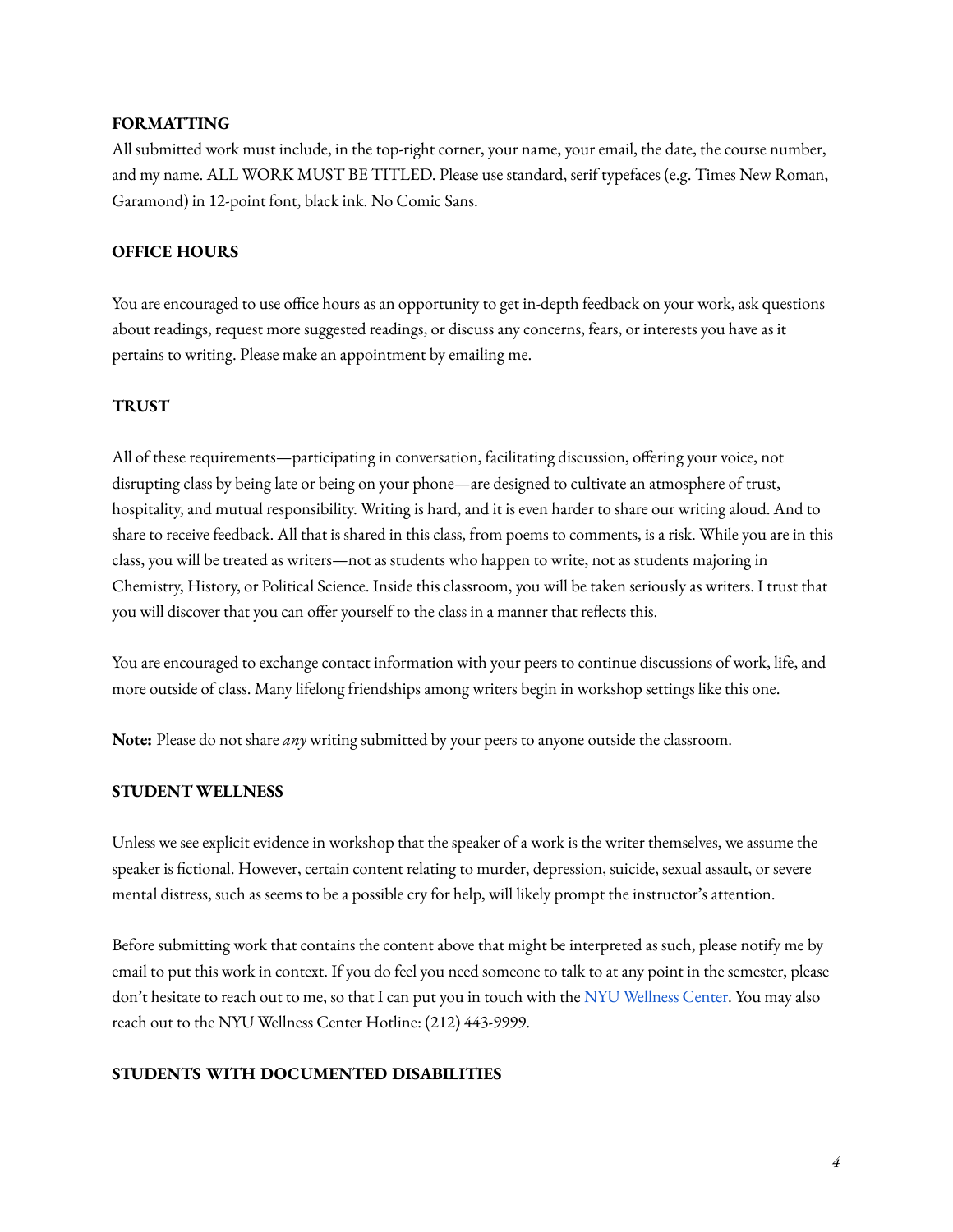Academic accommodations are available to any student with a chronic, psychological, visual, mobility, learning disability, or who is deaf or hard of hearing. You can register with the NYU Moses Center for [Students](http://www.nyu.edu/csd) with [Disabilities](http://www.nyu.edu/csd) by calling (212) 998-4980 or visiting 726 Broadway, 2nd Floor New York, NY 10003.

## **ACADEMIC INTEGRITY**

Please review NYU's **[Academic](https://cas.nyu.edu/content/nyu-as/cas/academic-integrity.html) Integrity** guidelines, particularly on plagiarism.

#### **COURSE SCHEDULE: WORKSHOP DATES & DEADLINES**

*(subject to change based on class size)*

#### **WEEK ONE**

| TH, SEPT 2        | Course Overview<br>The Stakes of Language                                                                 |
|-------------------|-----------------------------------------------------------------------------------------------------------|
|                   | Read: Toni Morrison, Nobel Prize Lecture                                                                  |
| <b>WEEK TWO</b>   |                                                                                                           |
| TU, SEPT 7        | What Moves You                                                                                            |
|                   | Listen: VS Podcast                                                                                        |
|                   | Bring a piece of writing that has made a home in you. Come prepared to discuss why.                       |
| TH, SEPT 9        | Attention, Elegy & Odes                                                                                   |
|                   | Read: Aracelis Girmay, The Black Maria                                                                    |
|                   | Bring an excerpt of a non-literary, mundane text (e.g. gardening manual, scientific text,                 |
|                   | NASA website). Come prepared to note what "shimmers" or speaks to you.                                    |
|                   | in-class exercise: Write a poem that incorporates the text.                                               |
| <b>WEEK THREE</b> |                                                                                                           |
| TU, SEPT 14       | Workshop                                                                                                  |
|                   | in-class exercise: Erasure poem                                                                           |
| TH, SEPT 16       | Workshop                                                                                                  |
|                   | in-class exercise: Write a poem based on the smell of ____.                                               |
| <b>WEEK FOUR</b>  |                                                                                                           |
| TU, SEPT 21       | Image & Form                                                                                              |
|                   | Read: Quan Barry, Asylum                                                                                  |
|                   | take-home exercise: Write a poem, no more than 20 lines, that begins with "Nobody"<br>and ends in "hair." |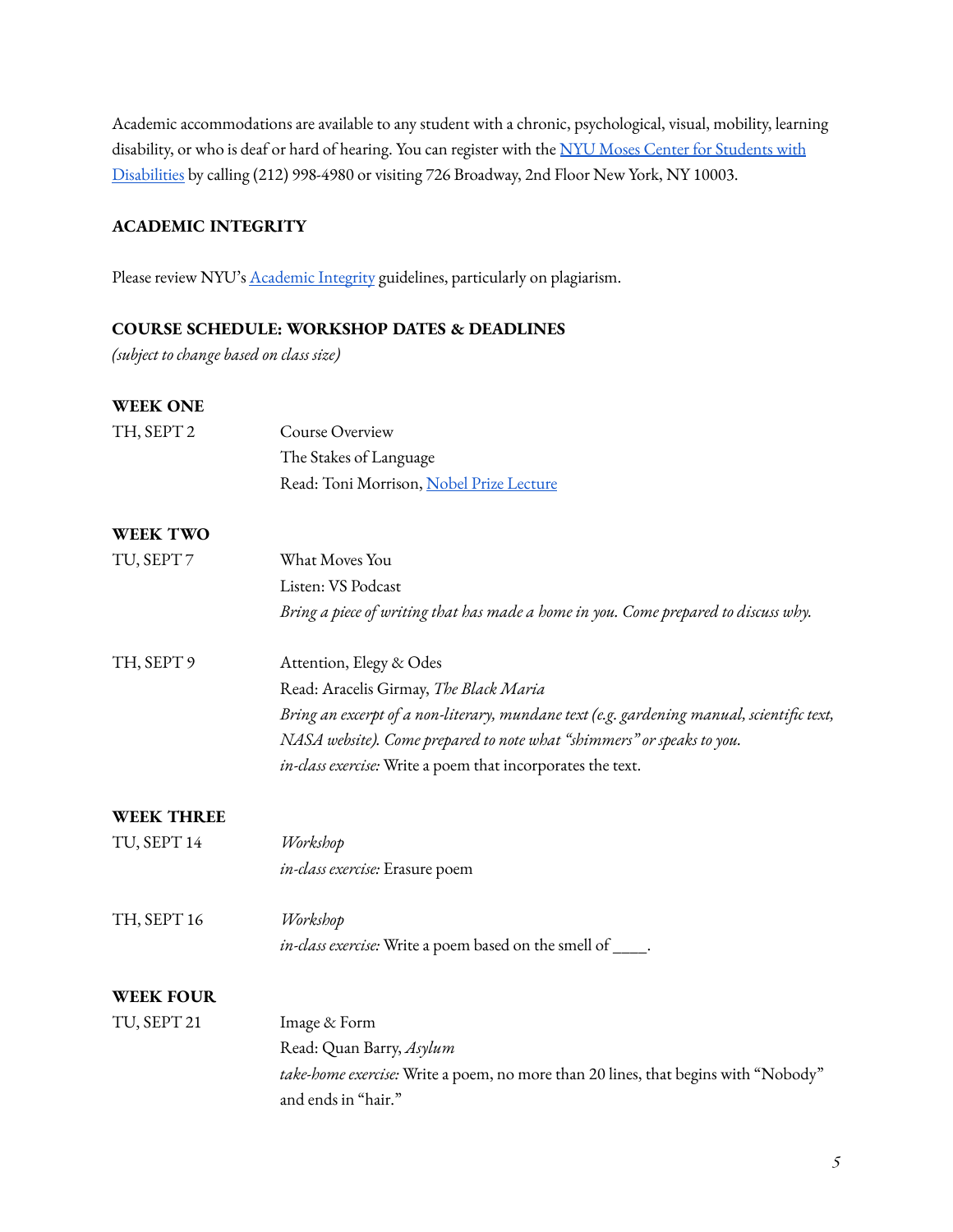| TH, SEPT 23       | Meandering & Getting Lost                                                            |
|-------------------|--------------------------------------------------------------------------------------|
|                   | Read: Ross Gay, "To the Fig Tree on 9th & Christian"                                 |
|                   | Jane Wong, "The Long Labors"                                                         |
|                   | Solmaz Sharif, "Civilization Spurns the Leopard"                                     |
|                   | Field Activity: Take a walk where you don't know where you're going                  |
|                   | in-class exercise: Free write in response to prompts to turn and open up your poem   |
| <b>WEEK FIVE</b>  |                                                                                      |
| TU, SEPT 28       | Sensing the Body Behind the Text                                                     |
|                   | Read: Jennifer S. Cheng, House A                                                     |
|                   | in-class exercise: Write a letter to a ghost.                                        |
| TH, SEPT 30       | Workshop                                                                             |
|                   | take-home assignment: 100 titles of poems you'd like to write                        |
| <b>WEEK FIVE</b>  |                                                                                      |
| TU, OCT 5         | Workshop                                                                             |
|                   | take-home assignment: Read Bhanu Kapil's "Twelve Questions" from The Vertical        |
|                   | Interrogation of Strangers and respond to one of those questions.                    |
| TH, OCT7          | Radical Revisions                                                                    |
|                   | Bring a poem written this semester that you'd like to revise.                        |
|                   | in-class exercise: Write a shadow poem.                                              |
| <b>WEEK SIX</b>   |                                                                                      |
| TU, OCT 12        | Myths & Parables                                                                     |
|                   | Read: Divya Victor, " <u>J is for Jarasandha</u> "                                   |
|                   | K-Ming Cheng, "Xiaogui"                                                              |
|                   | take-home assignment: Write a short prose piece that incorporates a myth or parable, |
|                   | then grounds it in the "real world." The distinctions can be blurry.                 |
| TH, OCT 14        | <b>FALL BREAK</b>                                                                    |
| <b>WEEK SEVEN</b> |                                                                                      |
| TU, OCT 19        | Intimacy in Public                                                                   |
|                   | Read: Claudia Rankine, Citizen                                                       |
|                   | take-home assignment: Write a piece that recounts an encounter that where something  |
|                   | was unspoken, left unsaid inside you, or broached the unspeakable.                   |
|                   |                                                                                      |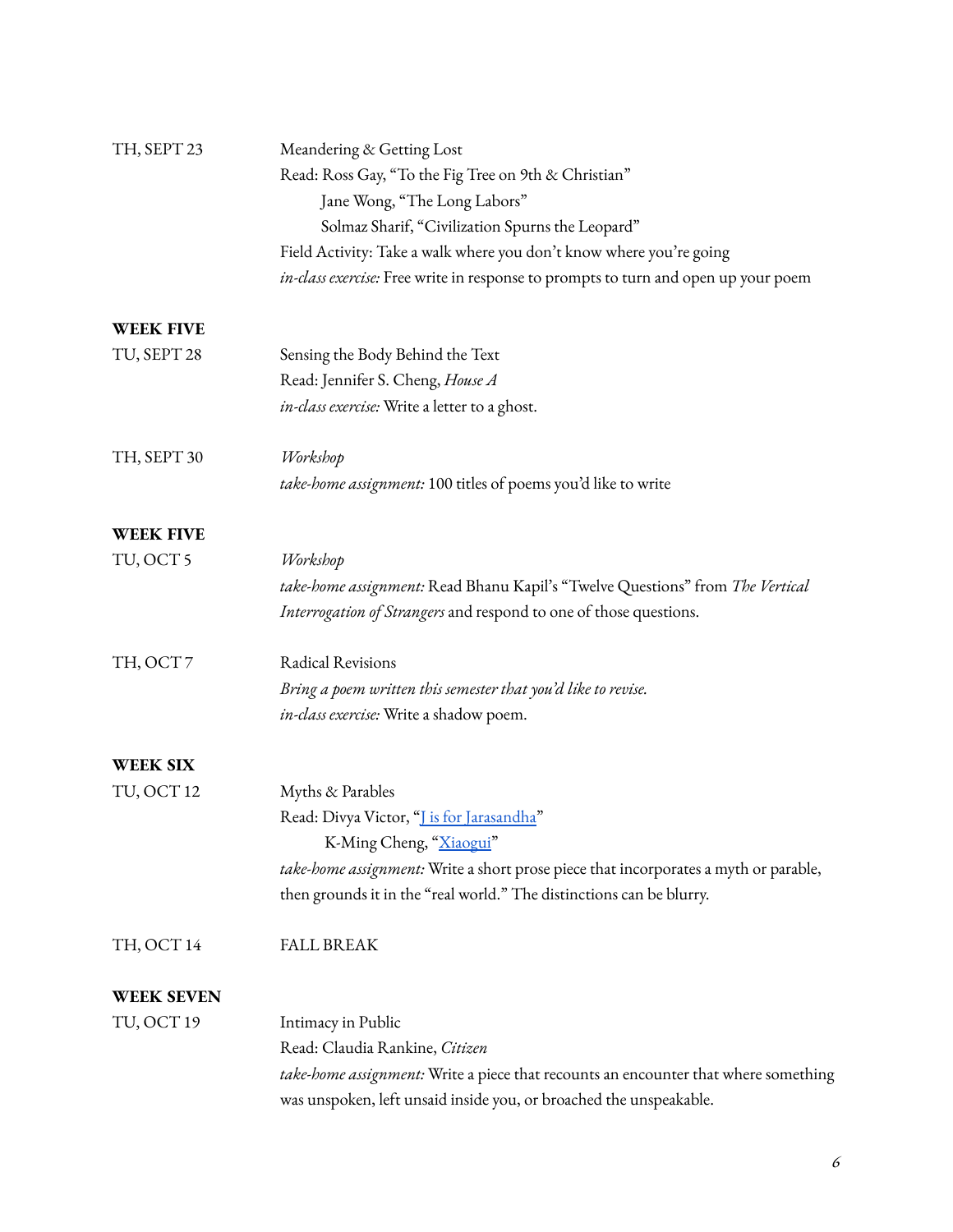# TH, OCT 21 *Workshop*

# **WEEK EIGHT**

| TU, OCT 26         | Workshop                                                                             |
|--------------------|--------------------------------------------------------------------------------------|
|                    | take-home assignment: 25 Things You Don't Know About Me                              |
| TH, OCT 28         | Read: Alexander Chee, How to Write an Autobiographical Essay                         |
|                    | take-home assignment: Pick one from your list of "25 Things." Write an essay.        |
| <b>WEEK NINE</b>   |                                                                                      |
| TU, NOV 2          | Docu-poetics                                                                         |
|                    | Read: Layli Long Soldier, Whereas                                                    |
| TH, NOV 4          | Bring a document that will serve as source material: image, government policy, legal |
|                    | case, interview, archival image.                                                     |
|                    | in-class exercise: Respond to the document via erasure, re-telling, pairing with a   |
|                    | seemingly unrelated personal account, or otherwise incorporating the text.           |
| <b>WEEK TEN</b>    |                                                                                      |
| TU, NOV 9          | Workshop                                                                             |
| TH, NOV 11         | Workshop                                                                             |
| <b>WEEK ELEVEN</b> |                                                                                      |
| TU, NOV 16         | Lyrical Essay                                                                        |
|                    | Read: Jennifer S. Cheng, "Hikikomori: Salt Constellations"                           |
|                    | Robin Wall Kimmerer, excerpt from Braiding Sweetgrass                                |
|                    | take-home assignment: Write a braided essay that incorporates three "strands"        |
| TH, NOV 18         | Prose? Lyrical Essay? Hybridity & More                                               |
|                    | Chen Chen, "A Small Book of Questions"                                               |
|                    | francine j. harris, "Say It. Say It Anyway You Can."                                 |
| <b>WEEK TWELVE</b> |                                                                                      |
| TU, NOV 23         | Read: Solmaz Sharif, "The Master's House"                                            |